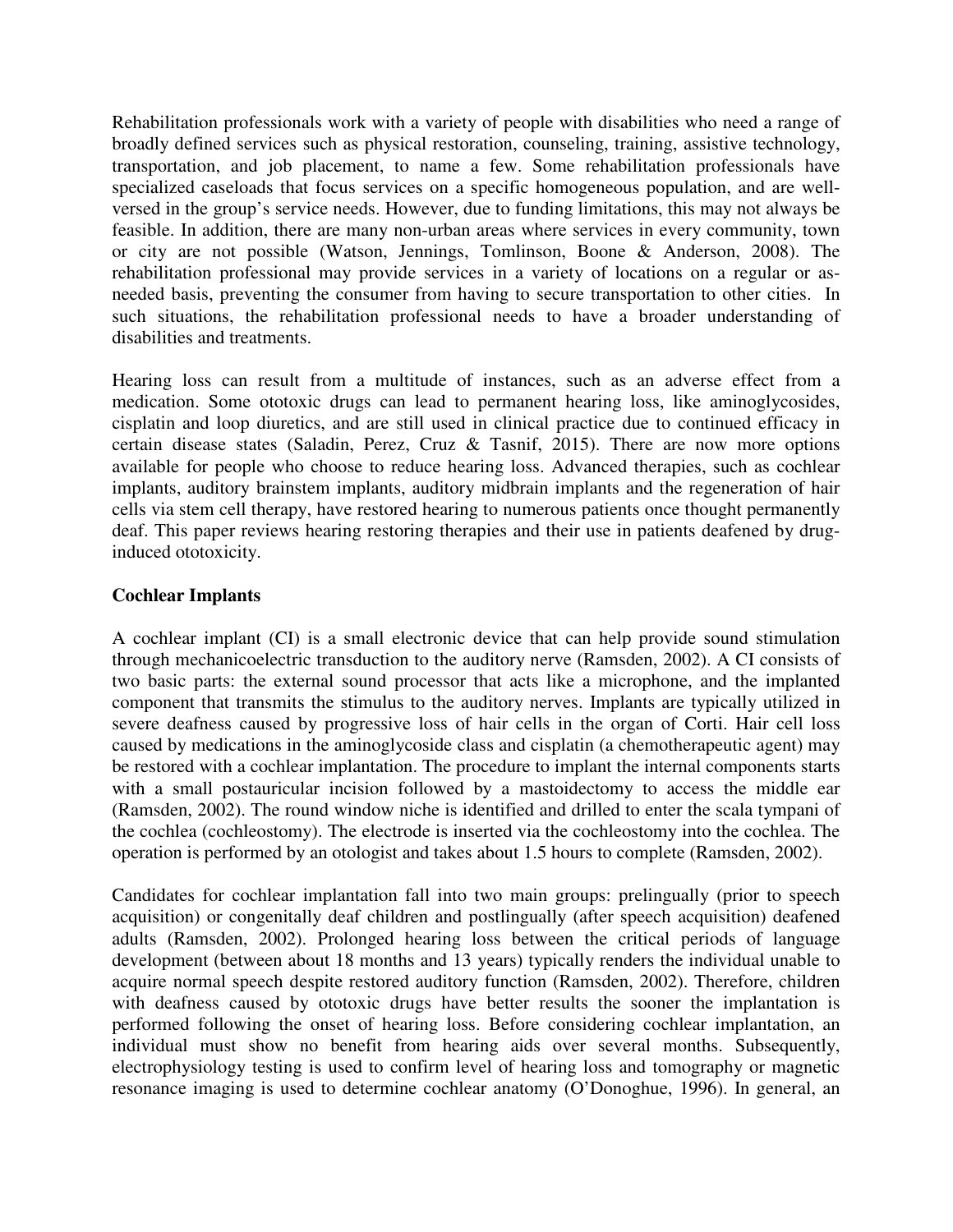individual with cochlear implants who previously had hearing abilities or had undergone years of intensive therapy can achieve high levels of speech understanding (over 90% in most cases) along with open set speech (without visual clues) understanding (Murugasu, 2005).

Based on its mechanism of action, cochlear implantation is a viable option for most cases of hearing loss caused by ototoxic agents. Cisplatin and aminoglycosides both cause apoptosis (programmed cell death) of hair cells leading to hearing loss. Cochlear implants bypass the damaged hair cells by stimulating the spiral ganglion of the auditory nerve directly. Although cochlear implantation will likely be beneficial in most of cases drug-induced hearing loss, severe cases that involve damage to the auditory nerve represent an absolute contraindication (Paludetti, Conti, Nardo, Corso, Rolesi, Picciotti, et al., 2012). The function of the auditory nerve is assessed before cochlear implantation; however, working CIs can lose benefit due to druginduced ototoxicity affecting this nerve. In one case report, a patient with a functioning cochlear implant of 12 years lost the benefit of the device after the administration of cisplatin chemotherapy to treat osteosarcoma (Harris, Gilbert, Lormore, Musunuru & Fritsch, 2011). The patient had no functioning outer hair cells in the implanted ear; therefore, the change in hearing was likely due to direct injury to the spiral ganglion of the auditory nerve (Harris et al., 2011). Because damage to the auditory nerve cells renders cochlear implants useless, other modalities may be needed to preserve hearing.

# **Auditory Brainstem Implants**

The auditory brainstem implant (ABI) is a device technologically similar to a cochlear implant. However, the electrode is placed on the surface of the cochlear nucleus of the brainstem (Paludetti et al., 2012). Candidates for ABI have hearing loss due to non-functional or nonexistent auditory nerves, thus cochlear implants are contraindicated in these individuals (Sennaroglu & Ziyal, 2012). The Food and Drug Administration (FDA) has only approved ABIs for use in neurofibromatosis type 2 (NF2) patients 12 years old or older who have lost hearing due to resection of acoustic neuromas (Schwartz, Otto, Shannon, Hitselberger & Brackmann, 2008). ABIs indications in western European countries include temporal bone fractures, VIII nerve aplasia, and severe ossification of the cochlea (Paludetti et al., 2012). Acquired disorders that compromise the auditory nerve similar to severe drug-induced ototoxicity are potentially suitable for treatment with ABIs. Another study demonstrated use of ABIs as a salvage treatment by reporting favorable outcomes with ABIs in 5 patients who had poor results with CIs (Colletti, Fiorino, Carner, Miorelli, Guida, & Colletti, 2004). Three adults with no word/sentence discrimination with cochlear implants exhibited 85-100% two- or three-syllable word discrimination with ABIs. Two children with no hearing ability with CIs were able to detect sound and words as early as two months after ABI activation (Colletti et al., 2004).

Because the surgical landmarks used in ABIs are not always obvious, this treatment option is much more complex than cochlear implantation. Auditory brainstem implantation starts with an incision in the retromastoid region followed by a craniotomy to expose sigmoid sinus. The dura is opened, and the cerebellum retracted to identify the VII and VIII nerve complex. The straight vein (found on the IV ventricle floor) leads to the site of implantation at the cochlear nucleus (Raghunandhan & Kameswaran, 2010). An electrically evoked auditory brain stem response is used to verify the position of the ABI and to decrease the risk of non-auditory stimulation of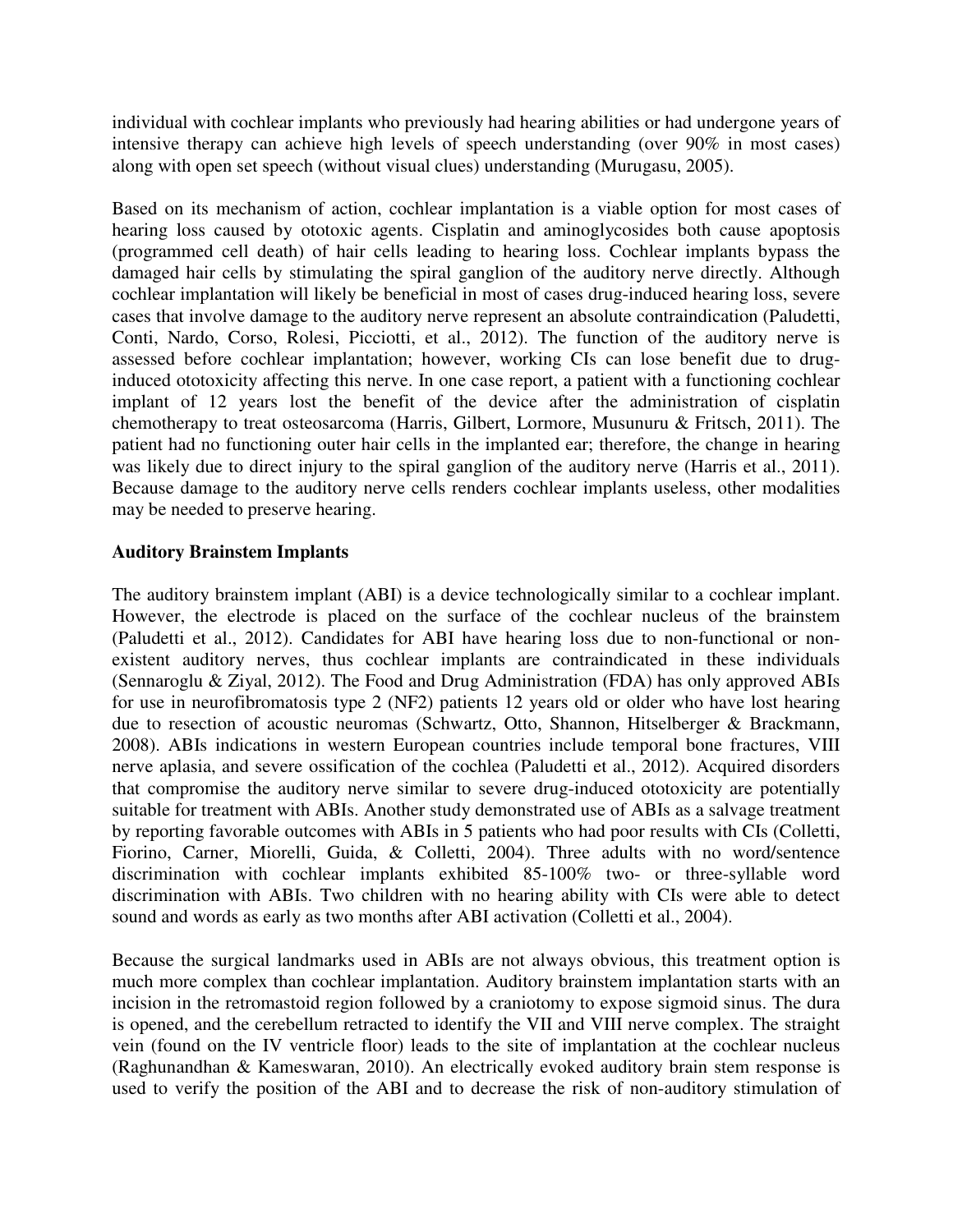adjacent cranial nerves (glossopharyngeal, accessory, trigeminal, and facial) (Ramsden, 2002). Despite the complexity of the procedure, Colletti et al. (2010) demonstrated the rate of major complications associated in 114 surgeries over 11 years was minimal (14%). Major complications were lower in nontumor patients (5) versus NF2 patients (11). Minor complications (including transient facial palsy, balance problems, and cerebrospinal fluid leakage) were generally managed easily and resolved completely (Colletti et al., 2010).

Six to eight weeks after implantation, the ABI is stimulated for the first time and the device is programmed. At the initial stimulation, emergency medical assistance should be available due to the possibility of changes in vital signs occurring (Schwartz et al., 2008). During the initial stimulation, the device is programmed, and pitch scaling, nonauditory stimulation, and comfort levels are evaluated. Because the various electrodes elicit highly variable pitch perceptions, the programming process is complex. Follow-up is conducted to optimize ABI performance every three months for the first year, then yearly thereafter (Schwartz et al., 2008).

In most cases, ABIs generally do not perform as well as cochlear implants and often require speechreading to facilitate oral communication (Murugasu, 2005). This may stem from the fact that most ABI users are NF2 patients. One study compared the performance of ABIs in 10 tumor and 10 non-tumor patients (Colletti & Shannon, 2005). Non-tumor patients showed a significantly greater auditory benefit with results comparable to cochlear implantation (Colletti & Shannon, 2005). Though only indicated for NF2 in the United States, auditory brainstem implants may be beneficial in patients with drug-induced destruction of the auditory nerve.

# **Auditory Midbrain Implant**

The most recent technology in auditory prostheses has started to target higher levels of the auditory pathway through implantation in the inferior colliculus of the auditory midbrain. Auditory midbrain implants bypass the cochlear nucleus and implant in the inferior colliculus (IC), the major ascending auditory convergence center (Lim, Lenarz & Lenarz, 2009). Using the lateral supracerebellar-infratentorial approach, the surgeon performs a craniotomy and separates the dura to expose the brain. The cerebellum is retracted to expose the inferior colliculus, and the electrode array is placed on the dorsal surface of the IC. Though surgery is safe overall, accurate placement is difficult, leading to dramatically different results between patients (Lim et al., 2009). Even the best performer cannot achieve open set speech perception; however, AMIs still provides recipients with improvement in sound awareness and speech understanding in faceto-face conversation (Shannon, 2012). Ototoxic drugs have not displayed damage to the brainstem, so AMI is not a viable option with patients deafened by medication use. NF2 patients with limited success from an ABI appear to have the greatest benefit with auditory midbrain implantation (Colletti, Shannon, Carner, Sacchetto, Turazzi, Masotto, et al., 2007).

### **Gene and Cell-based Therapy**

The ability to hear depends on functioning hair cells. As stated earlier, these cells are often the first targets of ototoxic drugs. Unlike other epithelia in the gut or skin, the inner ear epithelia cells contain no stem cells, thus damage to these cells is permanent (Murugasu, 2005). Recent advances have shown cochlear gene therapy as a possible treatment for hearing loss. Atoh1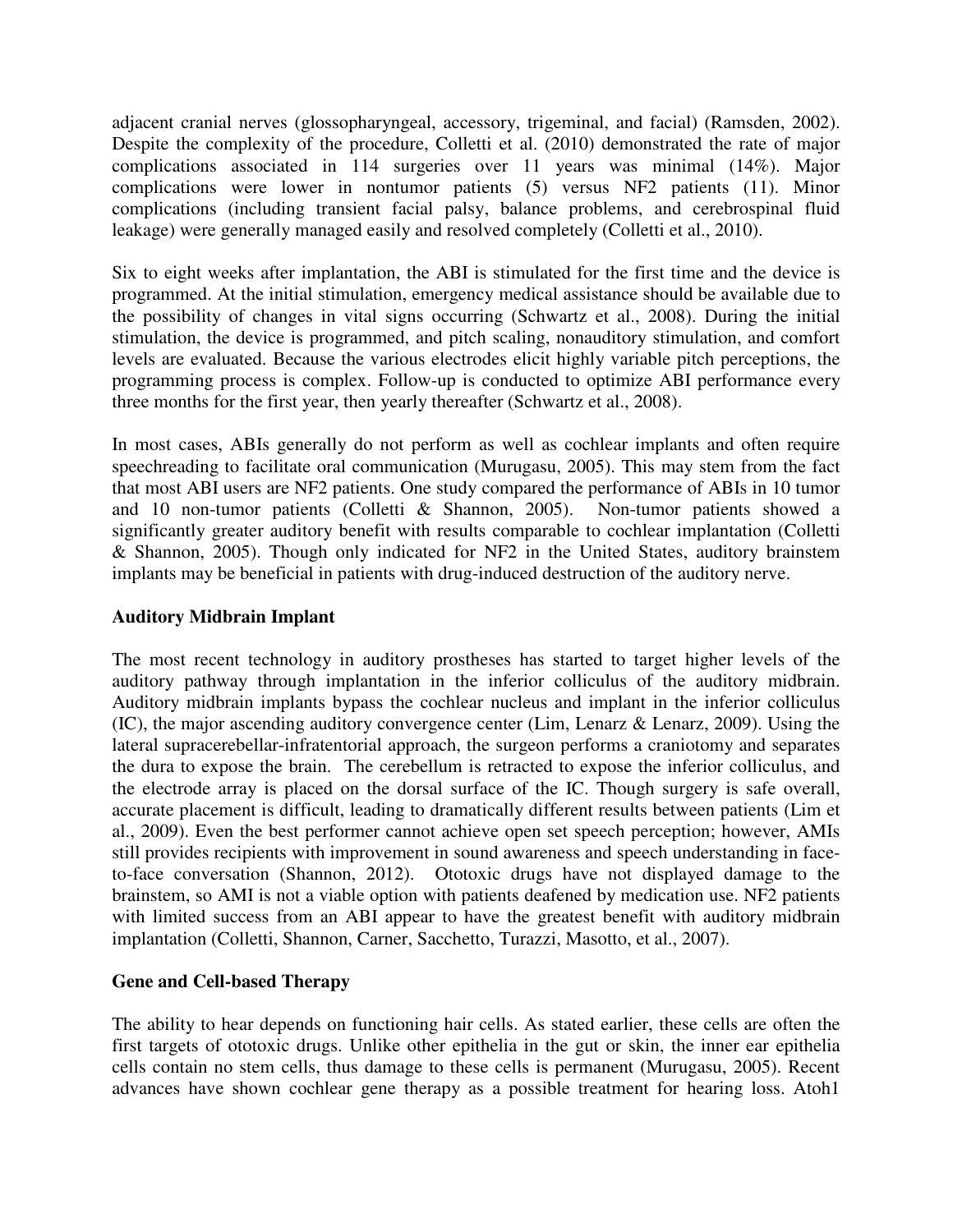(Math1 in mice) encodes a transcription factor that induces development of sensory hair cells from cochlear supporting cells. In another study, young adult guinea pigs (*n*=30) were deafened with kanamycin and ethacrynic acid and infused Atoh1 transgene via adenoviral vector into the left cochlea four days after the ototoxic treatment (Izumikawa, Minoda, Kawamoto, Abrashkin, Swiderski, Dolan, et al., 2005). After incising the area between the mandible and clavicle and drilling a small hole into the exposed cochlea, 5 µl of the replication-deficient adenovirus was injected in the scala media (Ishimoto, Kawamoto, Kanzaki, & Raphael, 2002). Eight weeks after Atohl incolution, scanning electronic microscopy showed large number of inner and outer hair cells and auditory brain-stem responses showed a substantial improvement in hearing thresholds (Izumikawa et al. 2005). Gene therapy may also regenerate vestibular hair cells destroyed by ototoxic drugs. Staecker, Praetorius, Baker and Brough (2007) showed a 60% recovery of vestibular hair cells in vivo and in vitro after destruction with neomycin. Both Izumikawa and Staecker used adenovirus to deliver Atoh1 to the mammalian inner ear. Kesser, Hashisaki, Fletcher, Eppard, and Holt (2007) generated an in vitro model from 26 human sensory epithelia, excised at the time of labyrinthectomy that demonstrated adenoviral transfection in hair and supporting cells. These breakthroughs in Atoh1 and adenovirus research suggest a viable future option for restoring damage caused by ototoxic drugs with inner ear gene therapy.

As the severity of hearing loss increases, the need to maintain or regenerate auditory nerves is of utmost importance. Preservation of auditory nerves is particularly important to users of cochlear implants. Neurotrophins (a family of molecules crucial for neural maintenance and development) are used in cell-based therapy aimed at the preservation of spiral ganglion neurons. After guinea pig hair cells were eliminated using kanamycin and ethacrynic acid, significantly more spiral ganglion cells survived after 43 days when inoculated with adenovirus containing human neutrophic factor (*p* < 0.05) (Kanzaki, Stover, Kawamoto, Prieskorn, Altschuler, Miller, et al., 2002). This increased survival has been shown with cochlear implants in cats, therefore, neurotrophins could potentially extend the duration and benefit of the implant (Wise, Fallon, Neil, Pettingill, Geaney, Skinner, et al., 2011). In addition to preservation, there was also a robust regrowth of nerve fibers in deafened guinea pigs with neurotrophins (Shibata et al., 2010). Most animal studies use two methods of chronic neurotrophin administration: inoculation with adenoviral vectors (similar to Atoh1), and mini- osmotic pump via surgical implant (Budenz, Pfingst & Raphael, 2012). Unfortunately, the mini- osmotic pump requires periodic replenishment of a neurotrophin reservoir, limiting its clinical utility. Further clinical research is needed; however, neurotrophin therapies could provide a means of treating hearing loss and increase the benefit of cochlear implants.

### **Stem Cells**

Developments in stem cell technology provide another potential treatment of sensorineural hearing loss via the replacement of damaged hair cells and spiral ganglion neurons. Stem cellbased replacement could help patients deafened by drug-induced ototoxicity, even in severe cases involving the auditory nerve. Two strategies have achieved stem cell-based replacement: induction of the cell cycle of inner ear progenitors and transplantation of stem cell-derived cells or exogenous stem cell into the inner ear (Hu & Ulfendahl, 2013).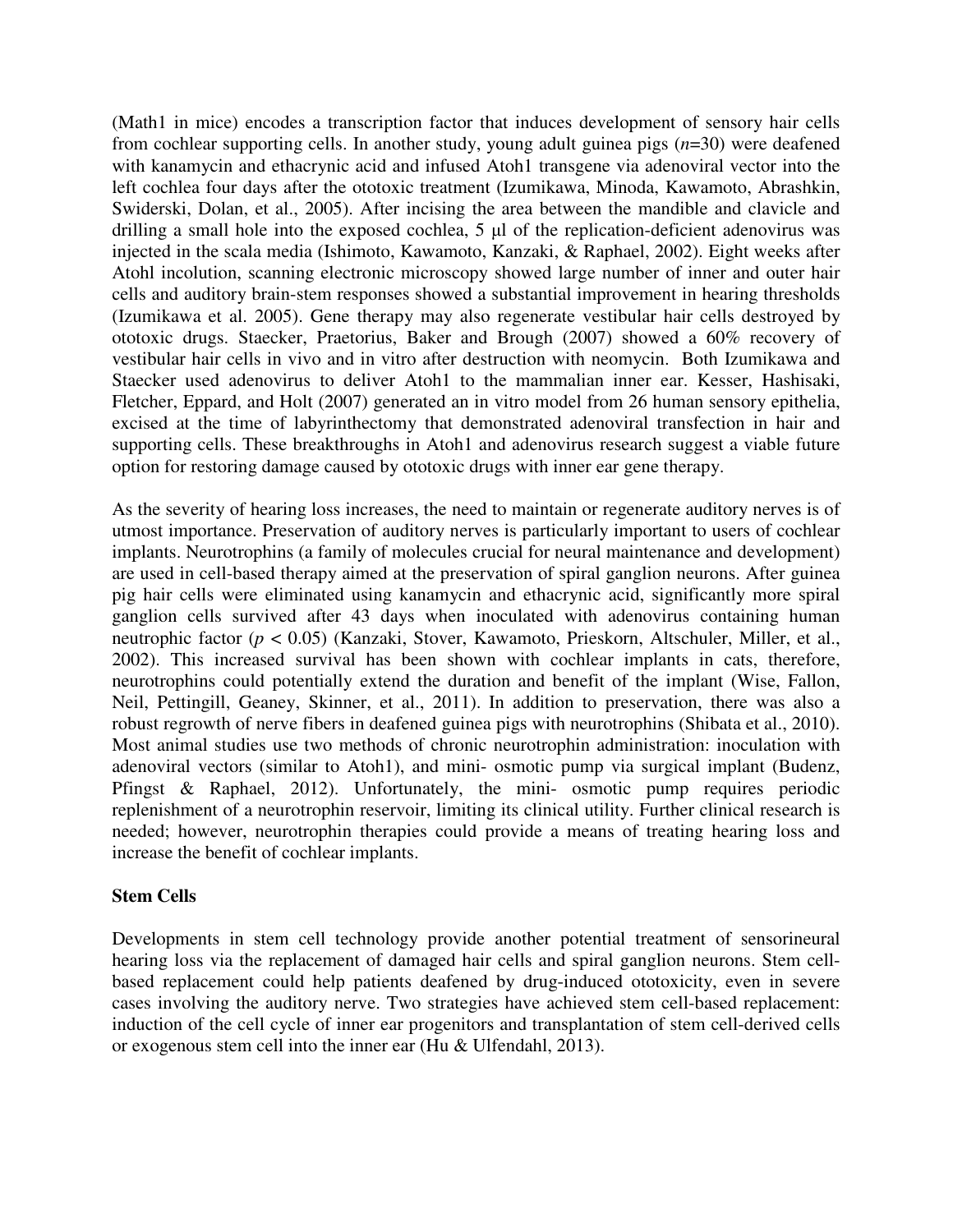Li, Liu and Heller (2003) first reported that adult mouse utricles contain sphere-forming stem cells that give rise to new hair-like cells. Another study subsequently found sphere-forming cells in the organ of Corti, stria vascularis, vestibular sensory epithelia, and spiral ganglion of early postnatal mice (Oshima, Grimm, Corrales, Senn, Monedero, Géléoc, et al., 2007). These cells also differentiated to hair cell-like cells with function similar to nascent hair cells. Hu, Luo, Zhang, Lu, Dong, Monsell, et al. (2012) studied human sensory epithelial cells from two utricles removed via translabyrinthine for acoustic neuroma treatment. Using PCR and immunofluorescence in vitro, it was discovered that these cells expressed proteins and genes present in prosensory and stem cells revealing that the inner ear can re-enter the cell cycle. They also used epithelial-to-mesenchymal (EMT) as the mechanism to activate proliferation of cloned human utricular cells (Hu, Luo, Zhang, Lu, Dong, Monsell, et al., 2012). EMT has previously demonstrated the ability to generate cells with stem cells properties and could, therefore, be used to induce human utricular cells into new hair cells (Mani, Yang, Ayyanan, Eaton, Liao, Guo, et al., 2008).

Numerous types of cells have been transplanted into the inner ears of mammals. These include inner ear stem cells, stem cell-derived neurons, mesenchymal stem cells, induced pluripotent stem (iPS) cells, neural stem cells, and embryonic stem cells (Hu & Ulfendahl, 2013). Because the microenvironment of the organ of Corti of host mammals is significantly different from the culture conditions in vitro, the transplantation of new hair cells has rarely been reported (Hu & Ulfendahl, 2013). However, recent advances have focused on the replacement of spiral ganglion neurons (SGN) by stem cell transplantation. It is necessary to gain access via surgery to the transplantation site in the SGN area while minimizing trauma as much as possible. Surgical procedures include: translabyrinthine approach for direct access to the auditory nerve (TL); localized of fracture of the osseous spiral lamina for direct access to Rosenthal's canal (RC); and cochleostomy into the scala tympani (ST). Backhouse, Coleman and Shepard (2008) performed the three procedures on normal adult guinea pigs and compared the survival of SGNs (ST>RC>>TL) and inflammation (TL>>RC≥ST) at four weeks. Needham, Minter, Shepherd and Nayagam (2013) reviewed over 30 studies that investigated various methods of exogenous stem cells delivery. In vivo, neural proteins expression was found in 27 of 39 experiments; however, glial proteins expression was found in only 11 experiments. Overall, survival rates varied between a few days to several weeks with small to no localized tissue response reported (Needham, Minter, Shepherd & Nayagam, 2013). To date, stem cell-derived growth neurons from the cochlear nucleus to synapse on brainstem neurons has not been reported. Challenges with growth and survival still need to be addressed, but current studies provide another possible means to overcome hearing loss.

### **Further Considerations**

Research about the mechanism and etiology of ototoxic drugs illuminate how recent advancement in treatment and prevention can be viable therapies for drug-induced hearing loss. Before administration, clinicians should be aware of factors that can increase the risk including: younger age (García, Martínez, Agustí, Mencía & Asenjo, 2001; Li, Womer, & Silber, 2004), coadministration of ototoxic agents (García et al., 2001), genetics (A1555G mutations), and higher cumulative doses (Bokemeyer, Berger, Hartmann, Kollmannsberger, Schmoll, Kuczyk, et al., 1998; Cooperman & Rubin, 1973). Mechanisms of ototoxic drugs provide the basis for the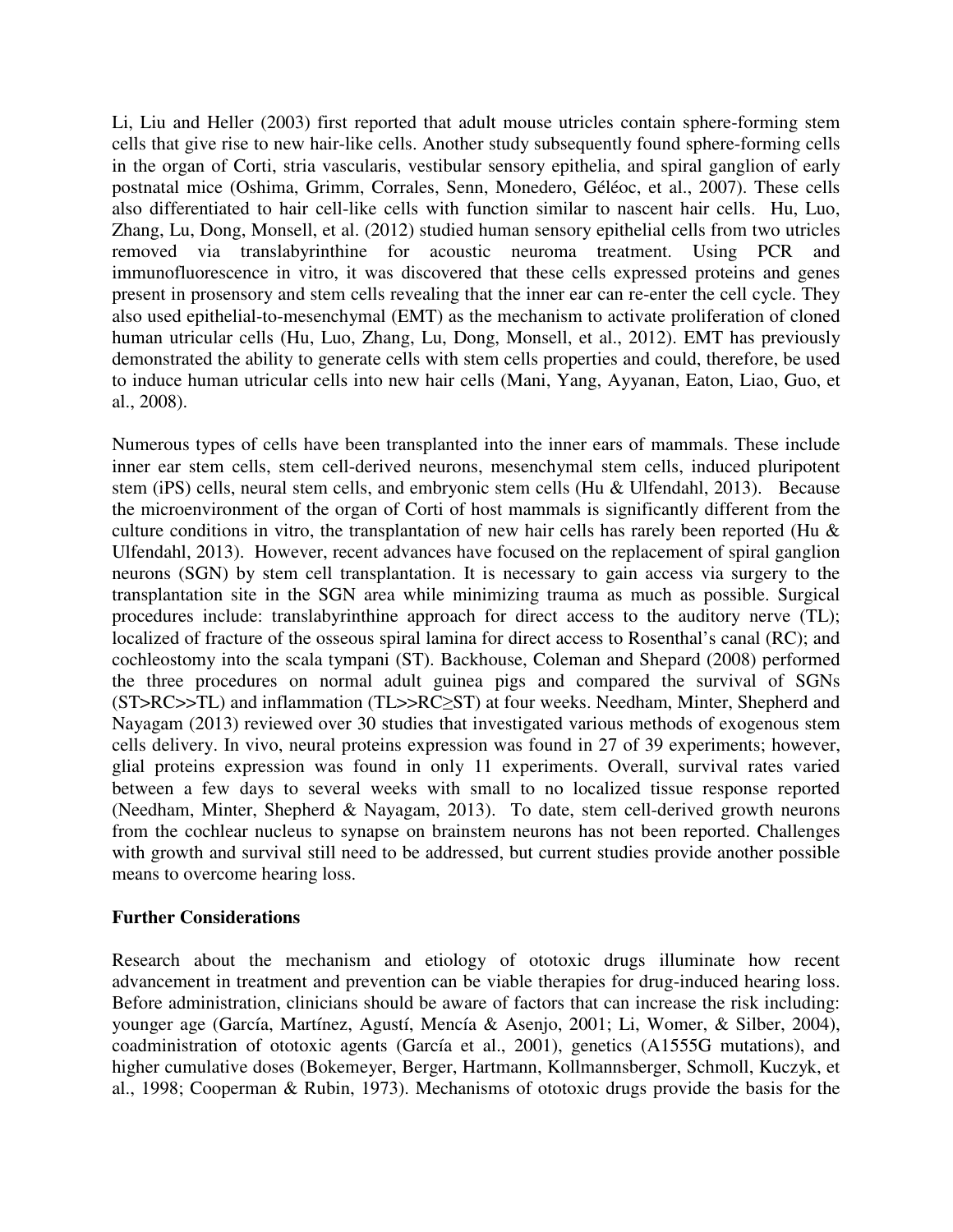creation of protective agents. Protective agents are the only non-prosthetic therapy to show benefit in humans with support from randomized controlled trials (Chen, Huang, Zha, Qiu, Wang, Sha, et al., 2007; Feldman, Efrati, Eviatar, Abramsohn, Yarovoy, Gersch, et al., 2007).

The pahophysiology of ototoxicity helps determine which therapies can be used based on the degree of hearing loss. In less severe ototoxicity, hair cells are the primary site of dysfunction. In this scenario, cochlear implants have shown to be the most proven and effective means of hearing restoration. Though still in animal testing phase, Atoh1-based gene therapy could provide a viable therapy in time. Auditory nerve damage is the greatest concern in the most severe cases of ototoxicity. Because it bypasses the auditory nerve, auditory brainstem implants could be a useful option in this situation (currently, it is only FDA-approved for NF2). Generally, ABIs have shown to be not as effective as CIs in restoring functioning. Of note, a small study showed nontumor patients displaying greater auditory performance comparable to cochlear implants (Colletti & Shannon, 2005); however, more studies are needed before suggesting ABIs a legitimate option for drug-induced hearing loss. Auditory midbrain implants do not appear to possess any benefit apart from NF2 patients with limited success from ABIs.

Neurotrophins have shown in animal models to preserve (Kanzaki et al., 2002; Wise et al., 2011) and regrow hair cells (Shibata, Cortez, Beyer, Wiler, Polo, Pfingst, et al., 2010), which could preserve and continue CI use. Although animal models show the possibility of stem cells to grow hair cells and auditory neurons, the challenges with survival and growth must be overcome before clinical use in humans. Drug-induced hearing loss is life-altering; however, it is not lifethreatening. As a result, treatment-associated risks must be minimal, and the clinical application these therapies must carefully be considered.

### **Implications for Rehabilitation Professionals**

The rehabilitation professional needs to know and understand the root cause and extent of an individual's hearing loss. This understanding will help the consumer and the rehabilitation professional when consulting with physicians and pharmacists to determine which, if any, treatment modality is appropriate. In addition, the rehabilitation professional needs to consider the noise level of the environments where the consumers live and work, and other genetic issues that may potentially compound the hearing loss (Fischel-Ghodsian, Prezant, Chaltraw, Wendt, Nelson, Arnos et al., 1997; Xing, Chen, & Cao, 2007; Zimmerman & Lahav, 2012). When an individual's hearing loss is caused by ototoxic medications, current treatment options vary between cochlear implants or ABIs. In the near future, other treatment modalities such as AMIs and gene- and cell-based therapies may be viable, or even preferred, options The rehabilitation professional needs to understand which treatment has the best outcomes based on the needs of the individual and be mindful of the emerging research in hearing loss and protective agents (Chen, Huang, Zha, Qiu, Wang, Sha, et al., 2007; Ciarimboli, Jürgens, Knief, Deuster, Schlatter, Koepsell, et al., 2010; Feldman, Efrati, Eviatar, Abramsohn, Yarovoy, Gersch, et al., 2007; Rybak, 2007).

In addition to the provision of counseling, other services may be needed in a more comprehensive plan. For example, psychological services may be needed for those who do not recover their hearing and/or have a prolonged recovery time. These individuals may need to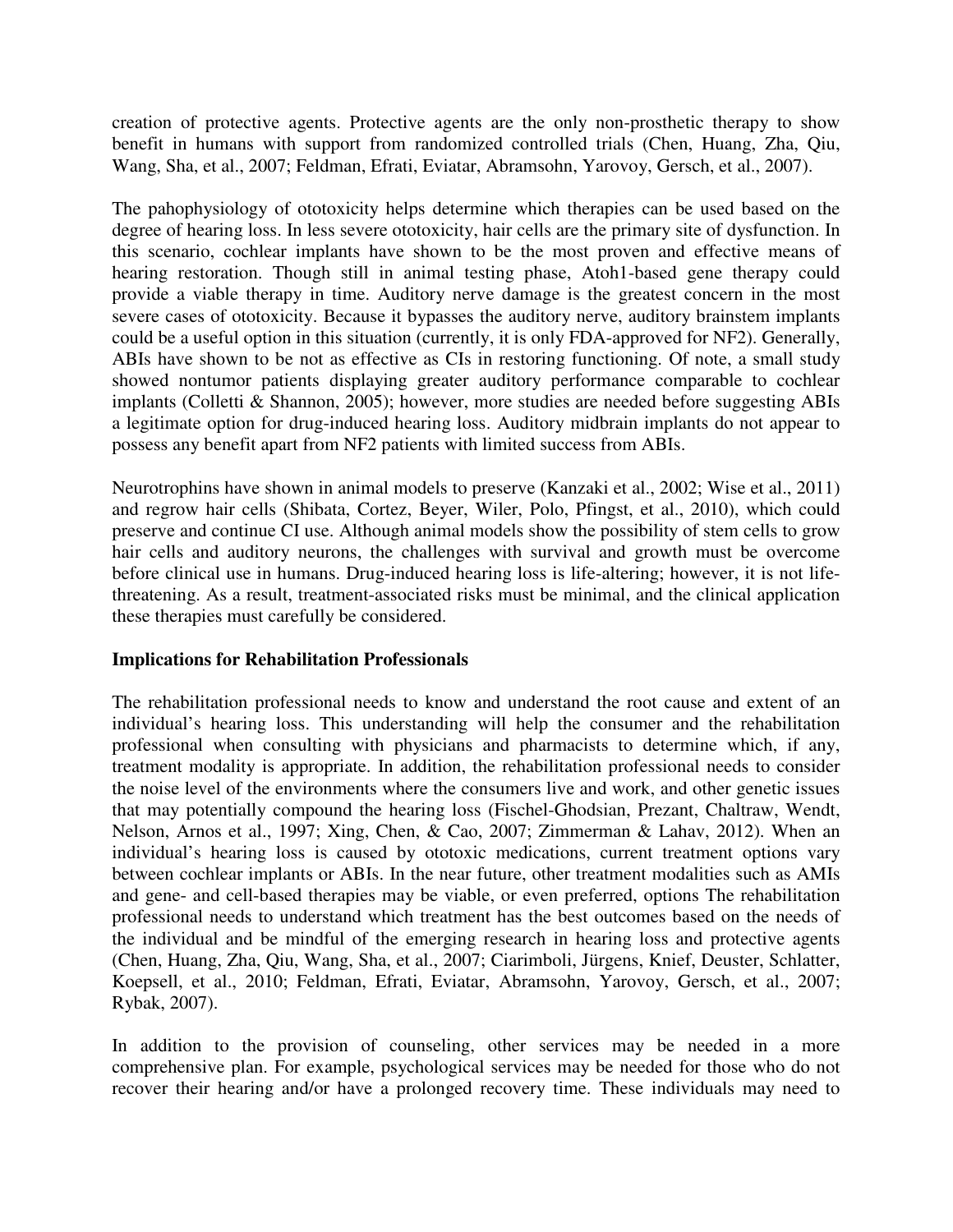adapt to and learn coping strategies to assist them in daily living activities and in communicating within their environments. Both the individual and the rehabilitation professional need to understand the selected technology that may be part of the treatment. Additionally, depending on the individual's employment history, there may need to be additional training within their career field or, possibly, another career altogether. The rehabilitation professional needs to ensure the individual is able to communicate in visual formats to move forward with the agreed-upon plan.

### **Contact Information:**

Shawn P. Saladin College of Health Sciences and Human Services The University of Texas-Pan American 1201 West University Dr. Edinburg, TX 78539 (956) 665-2291 ssaladin@utpa.edu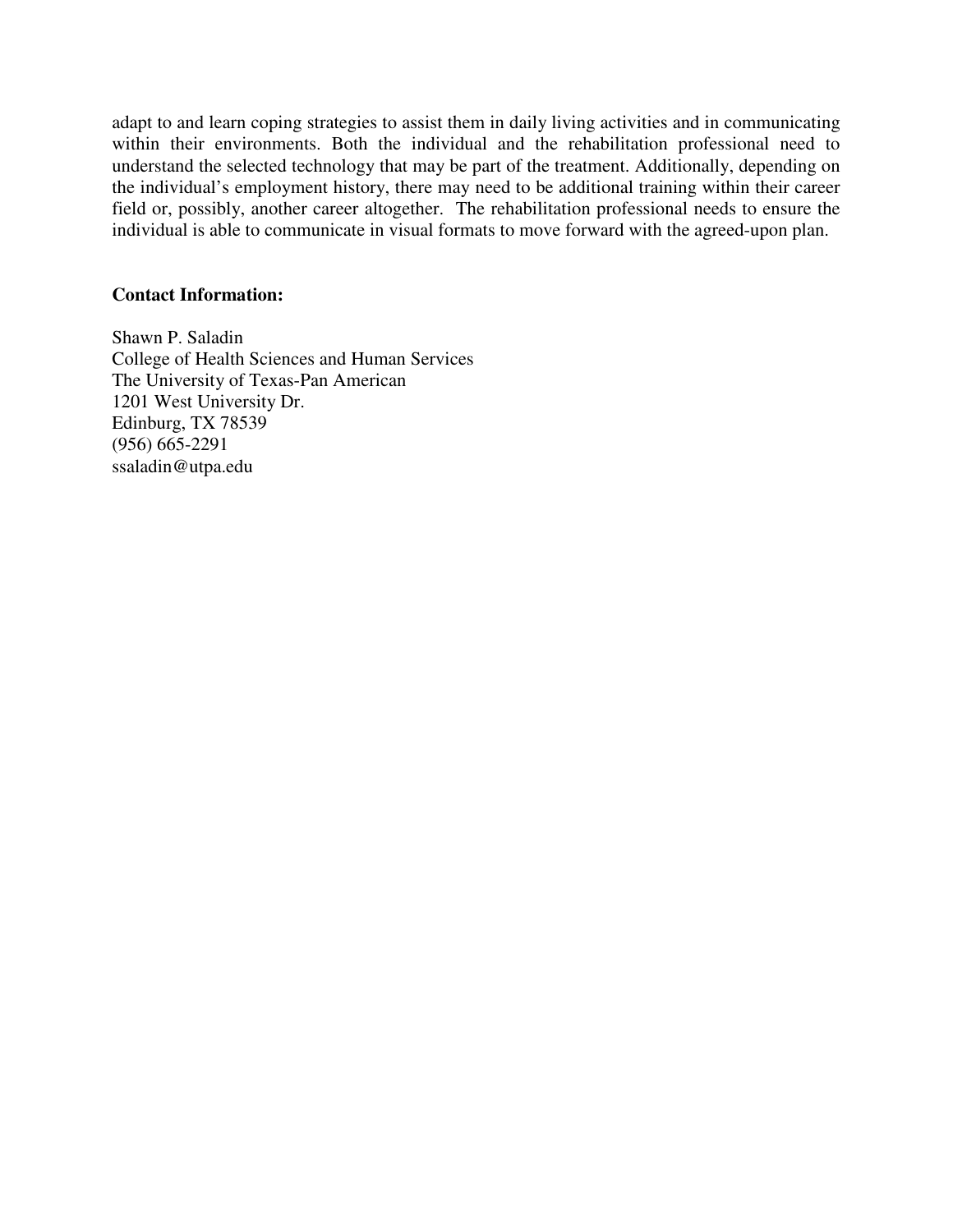#### **References**

- Backhouse, S., Coleman, B., & Shepherd, R. (2008). Surgical access to the mammalian cochlea for cell-based therapies. *Experimental Neurology, 214*(2), 193-200. doi:10.1016/j.expneurol.2008.08.002
- Bokemeyer, B., Berger, C., Hartmann, J., Kollmannsberger, C., Schmoll, H., Kuczyk, M., et al. (1998). Analysis of risk factors for cisplatin-induced ototoxicity in patients with testicular cancer. *British Journal of Cancer, 160*(6), 2292-2293.
- Budenz, C. L., Pfingst, B. E., & Raphael, Y. (2012). The use of neurotrophin therapy in the inner ear to augment cochlear implantation outcomes. *The Anatomical Record: Advances in Integrative Anatomy and Evolutionary Biology, 295*(11), 1896-1908. doi: 10.1002/ar.22586
- Chen, Y., Huang, W., Zha, D., Qiu, J., Wang, J., Sha, S., et al. (2007). Aspirin attenuates gentamicin ototoxicity: From the laboratory to the clinic. *Hearing Research, 226*(1-2), 178-182.
- Ciarimboli, G., Jürgens, H., Knief, A., Deuster, D., Schlatter, E., Koepsell, H., et al. (2010). Organic cation transporter 2 mediates cisplatin-induced oto- and nephrotoxicity and is a target for protective interventions. *The American Journal of Pathology, 176*(3), 1169- 1180. doi: 10.2353/ajpath.2010.090610
- Colletti, V., Fiorino, F. G., Carner, M., Miorelli, V., Guida, M., & Colletti, L. (2004). Auditory brainstem implant as a salvage treatment after unsuccessful cochlear implantation. *Otology & Neurotology, 25*(4), 485-496.
- Colletti, V., & Shannon, R. V. (2005). Open set speech perception with auditory brainstem implant? *The Laryngoscope, 115*(11), 1974-1978.
- Colletti, V., Shannon, R., Carner, M., Sacchetto, L., Turazzi, S., Masotto, B., et al. (2007). The first successful case of hearing produced by electrical stimulation of the human midbrain. *Otology & Neurotology, 28*(1), 39-43.
- Colletti, V., Shannon, R. V., Carner, M., Veronese, S., & Colletti, L. (2010). Complications in auditory brainstem implant surgery in adults and children. *Otology & Neurotology, 31*(55), 1. doi: 10.1097/MAO.0b013e3181db7055
- Cooperman, L. B., & Rubin, I. L. (1973). Toxicity of ethacrynic acid and furosemide. *American Heart Journal, 85*(6), 831-834.
- Feldman, L., Efrati, S., Eviatar, E., Abramsohn, R., Yarovoy, I., Gersch, E., et al. (2007). Gentamicin-induced ototoxicity in hemodialysis patients is ameliorated by Nacetylcysteine. *Kidney International, 72*(3), 359-363.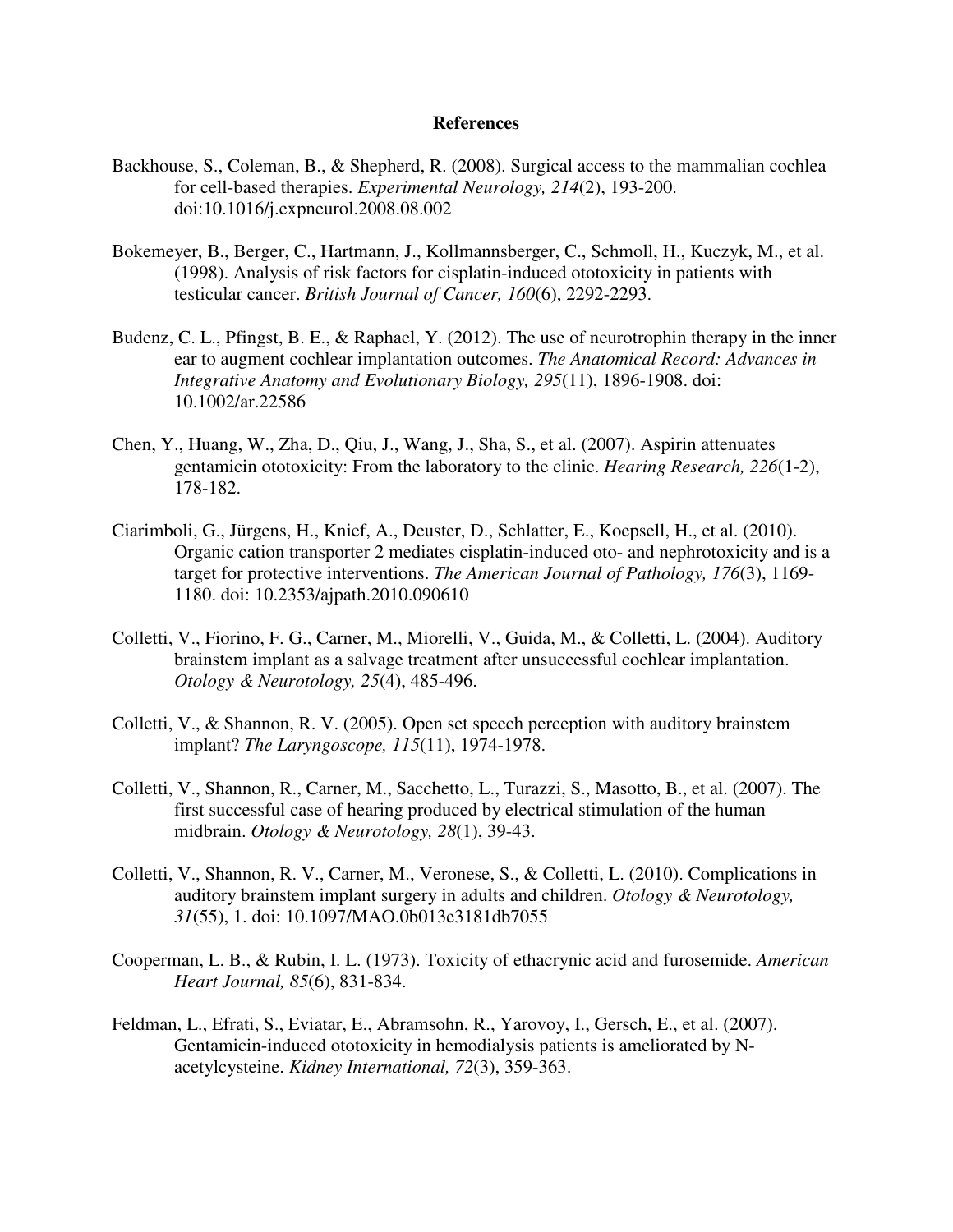- Fischel-Ghodsian, N., Prezant, T. R., Chaltraw, W. E., Wendt, K. A., Nelson, R. A., Arnos, K. S., et al. (1997). Mitochondrial gene mutation is a significant predisposing factor in aminoglycoside ototoxicity. *American Journal of Otolaryngology, 18*(3), 173-178.
- García, V. P., Martínez, F. A., Agustí, E. B., Mencía, L. A., & Asenjo, V. P. (2001). Druginduced otoxicity: current status. *Acta Oto-Laryngologica, 121*(5), 569-572.
- Harris, M. S., Gilbert, J. L., Lormore, K. A., Musunuru, S. A., & Fritsch, M. H. (2011). Cisplatin ototoxicity affecting cochlear implant benefit. *Otology & Neurotology, 32*(6), 969-972. doi: 10.1097/MAO.0b013e3182255893
- Hu, Z., Luo, X., Zhang, L., Lu, F., Dong, F., Monsell, E., et al. (2012). Generation of human inner ear prosensory-like cells via epithelial-to-mesenchymal transition. *Regenerative Medicine, 7*(5), 663-673. doi: 10.2217/rme.12.53
- Hu, Z., & Ulfendahl, M. (2013). The potential of stem cells for the restoration of auditory function in humans. *Regenerative Medicine, 8*(3), 3012.
- Ishimoto, S., Kawamoto, K., Kanzaki, S., & Raphael, Y. (2002). Gene transfer into supporting cells of the organ of Corti. *Hearing Research, 173*(1-2), 187-197.
- Izumikawa, M., Minoda, R., Kawamoto, K., Abrashkin, K. A., Swiderski, D. L., Dolan, D. F., et al. (2005). Auditory hair cell replacement and hearing improvement by Atoh1 gene therapy in deaf mammals. *Nature Medicine*, *11*(3), 271-276.
- Kanzaki, S., Stover, T., Kawamoto, K., Prieskorn, D. M., Altschuler, R. A., Miller, J. M., et al. (2002). Glial cell line-derived neurotrophic factor and chronic electrical stimulation prevent VIII cranial nerve degeneration following denervation. *The Journal of Comparative Neurology, 454*(3), 350-360.
- Kesser, B. W., Hashisaki, G. T., Fletcher, K., Eppard, H., & Holt, J. R. (2007). An in vitro model system to study gene therapy in the human inner ear. *Gene Therapy*, *14*(15), 1121-1131.
- Li, H., Liu, H., & Heller, S. (2003). Pluripotent stem cells from the adult mouse inner ear. *Nature Medicine, 9*(10), 1293-1299.
- Li, Y., Womer, R. B., & Silber, J. H. (2004). Predicting cisplatin ototoxicity in children: the influence of age and the cumulative dose. *European Journal of Cancer, 40*(16), 2445- 2451.
- Lim, H. H., Lenarz, M., & Lenarz, T. (2009). Auditory midbrain implant: a review. *Trends in Amplification, 13*(3), 149-180. doi: 10.1177/1084713809348372
- Mani, S. A., Yang, J., Ayyanan, A., Eaton, E. N., Liao, M., Guo, W., et al. (2008). The epithelial-mesenchymal transition generates cells with properties of stem cells. *Cell, 133*(4), 704-715. doi: 10.1016/j.cell.2008.03.027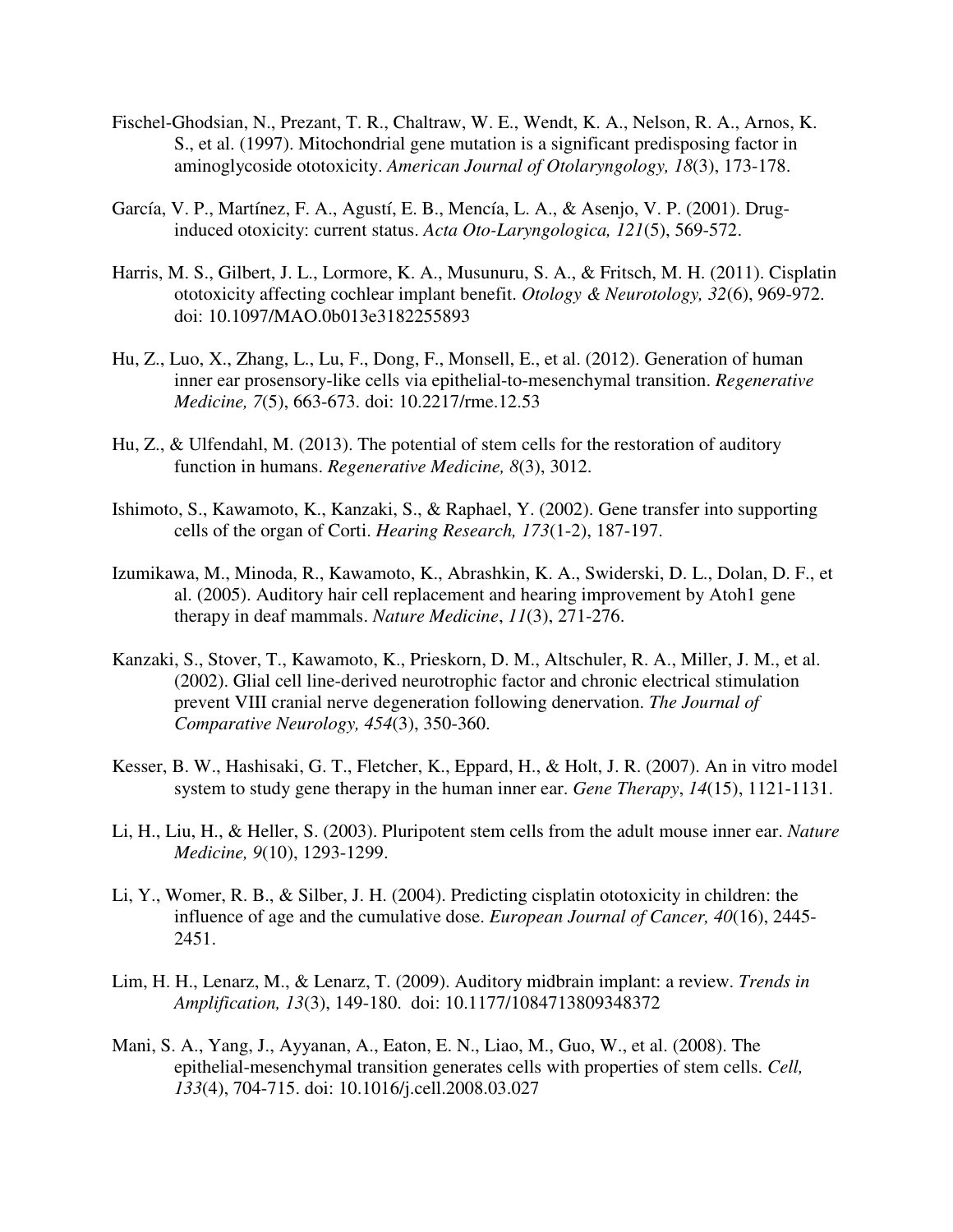- Murugasu, E. (2005). Recent advances in the treatment of sensorineural deafness. *Annals Academy of Medicine Singapore, 34*, 313-321.
- Needham, K., Minter, R. L., Shepherd, R. K., & Nayagam, B. A. (2013). Challenges for stem cells to functionally repair the damaged auditory nerve. *Expert Opinion on Biological Therapy, 13*(1), 85-101. doi: 10.1517/14712598.2013.728583
- O'Donoghue, G. M. (1996). Cochlear implants in children: principles, practice and predictions. *Journal of the Royal Society of Medicine, 89*, 345-347.
- Oshima, K., Grimm, C. M., Corrales, C. E., Senn, P., Monedero, R. M., Géléoc, G. S., et al. (2007). Differential distribution of stem cells in the auditory and vestibular organs of the inner ear. *Journal of the Association for Research in Otolaryngology, 8*(1), 18-31.
- Paludetti, G., Conti, G., Nardo, W. D., Corso, E. D., Rolesi, R., Picciotti, P. M., et al. (2012). Infant hearing loss: from diagnosis to therapy official report of XXI conference of Italian Society of Pediatric Otorhinolaryngology. *Acta Otorhinolaryngologica Italica, 32*, 347- 370.
- Raghunandhan, S., & Kameswaran, M. (2010). Auditory brainstem implants. *An International Journal of Otorhinolaryngology Clinics*, *2*(2), 151-155.
- Ramsden, R. T. (2002). Cochlear implants and brain stem implants. *British Medical Bulletin, 63*(1), 183-193.
- Rybak, L. P. (2007). Mechanisms of cisplatin ototoxicity and progress in otoprotection. *Current Opinion in Otolaryngology & Head and Neck Surgery, 15*(5), 364-369.
- Saladin, S. P., Perez, R. B., Cruz, B., & Tasnif, Y. (2015). A review of ototoxic medications: Implications for Rehabilitation Professionals. *Journal of the American Deafness and Rehabilitation Association, 49*(2), 58-65.
- Schwartz, M. S., Otto, S. R., Shannon, R. V., Hitselberger, W. E., & Brackmann, D. E. (2008). Auditory brainstem implants. *Neurotherapeutics, 5*(1), 128-136. doi: 10.1016/j.nurt.2007.10.068
- Sennaroglu, L., & Ziyal, I. (2012). Auditory brainstem implantation. *Auris Nasus Larynx, 39*(5), 439-450. doi: 10.1016/j.anl.2011.10.013
- Shannon, R. V. (2012). Advances in auditory prostheses. *Current Opinion in Neurology, 25*(1), 61-66. doi: 10.1097/WCO.0b013e32834ef878
- Shibata, S. B., Cortez, S. R., Beyer, L. A., Wiler, J. A., Polo, A. D., Pfingst, B. E., et al. (2010). Transgenic BDNF induces nerve fiber regrowth into the auditory epithelium in deaf cochleae. *Experimental Neurology, 223*(2), 464-472. doi: 10.1016/j.expneurol.2010.01.011